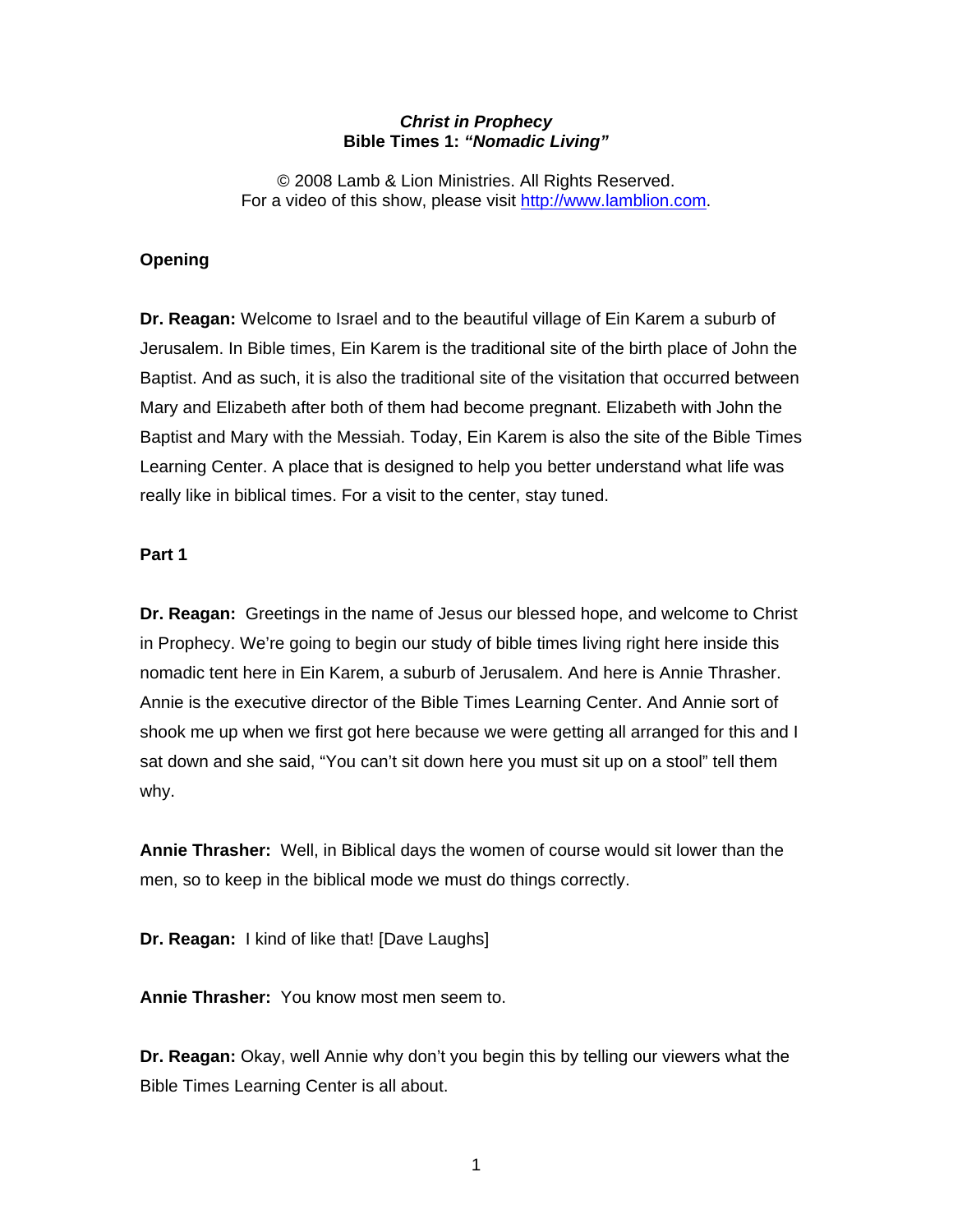**Annie Thrasher:** Well, we hope that those visitors, who come here, whether they're Jews or Christians, will be able to get an idea of what the Scripture is all about by placing it in the culture of the land at the time it was written. We especially for Christians hope this will be a very rich discipleship program because so much, especially of the west, just has no idea of what they are talking about when they are reading the Scriptures. They can't see what a tent like this might be for Abraham or for Sarah, or what a sheepfold might be, especially with so many people living in urban areas. So when you speak of the Lord as my Shepherd it sounds so beautiful and so poetic but what is the inner meaning? When you speak about an olive tree, you know, how does someone know what that is about unless they live in an area where there are olive trees. So when people come here they're able to place Scripture within the culture, within the history of the times it was written. And then, so it's just not vanity, to take that and apply it to your lives in some spiritual way. That you're life becomes better and that's what the Word of God is supposed to be about, to enrich us.

**Dr. Reagan:** Is this center open to the general public.

**Annie Thrasher:** Absolutely, absolutely.

**Dr. Reagan:** So tour groups could come here.

**Annie Thrasher:** Tour groups come here we have Israeli groups that come almost on a daily basis. And of course the Christian groups come from around the world, which I think is very important because the Word says begin to tell the good news of the Gospel in Jerusalem.

**Dr. Reagan:** Okay, now Annie, we need to know a little bit about you. How did you end up here? Because you're not a native of Israel, are you?

**Annie Thrasher:** No, I'm not. I'm actually from the Texas area.

**Dr. Reagan:** Oh, from God's country. We are from God's country.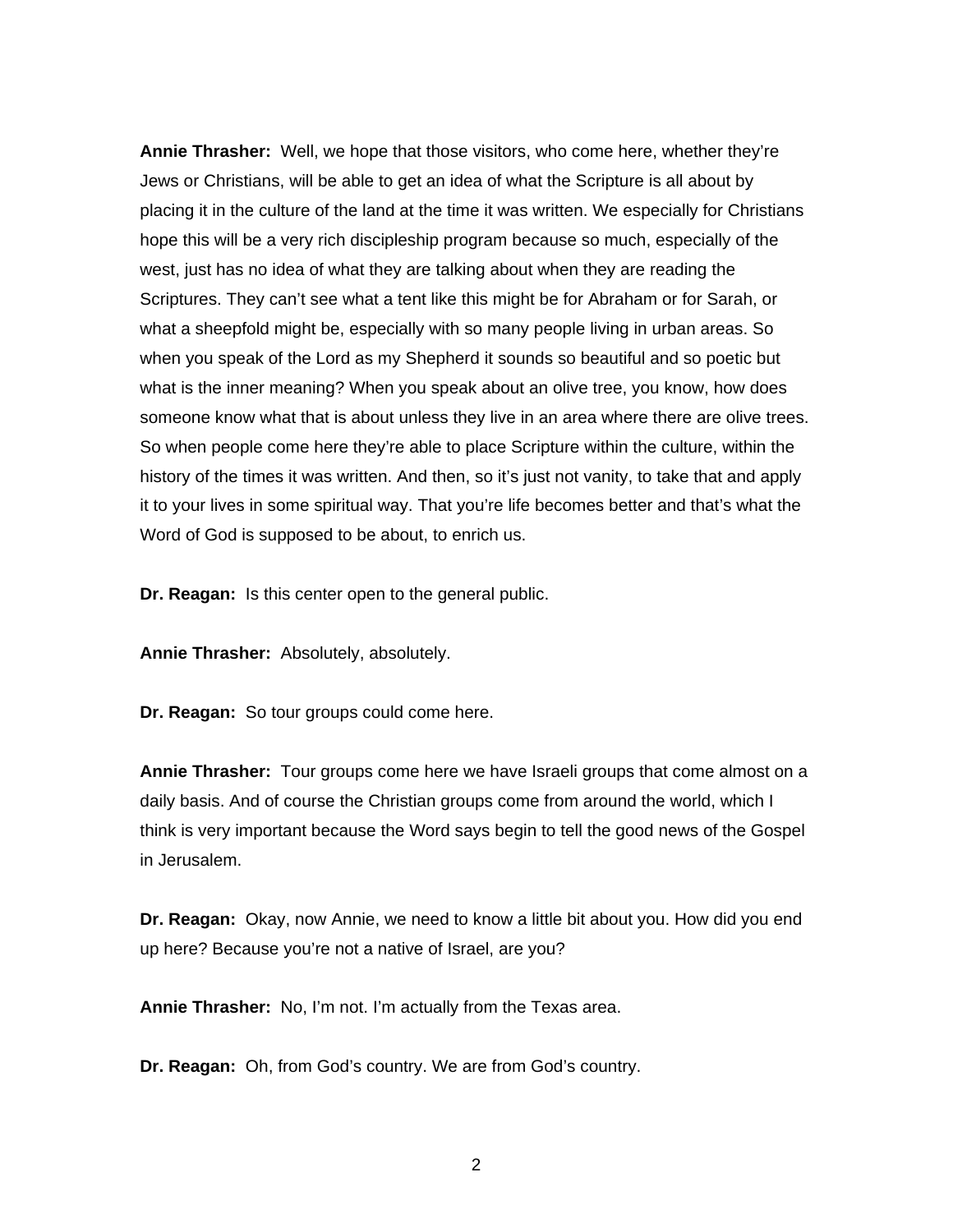**Annie Thrasher:** Well actually we're a little farther north in Oklahoma.

**Dr. Reagan:** Oh, now wait a minute here!

**Annie Thrasher:** We think that Texas is Baja, in Oklahoma. But the funny thing about Israel is that some of the finest teachers have come from Oklahoma, Arkansas, and Texas. So….

**Dr. Reagan:** Well, I would agree with that. So how did you get here?

**Annie Thrasher:** Many, many years ago my brother was visiting here, and had a very small, very small ministry in the old city of Jerusalem. This was the late '70s and I brought a group of friends here, 25 people. And of course the study of this time, the second temple period, the time of Jesus, was my specialty. I sat with my friends and I explained to them the customs that they might see and the geography of the land. And when we came everyone was so beautifully prepared to receive more than what God could give them because they understood what they were seeing. But I noticed that there were thousands of people going around the country having no clue what so ever, they didn't know the Negev from the Galilee. Negev in the south, Galilee in the north. They didn't understand anything about the culture of the people and I'm talking about all the people in the land, the Jews, the Arabs, and the Gentiles. What do these people do in this land? How do they respond to the land? How do they respond to each other? And I went back and I thought how terribly sad for people to make maybe one trip in their life to the Holy Land and yet, never receive the fullness of what they could have gotten. Because if you have more information then the Holy Spirit can anoint so much more and quicken it to your spirit. So, that was the late '70s, and I said at that time I will do whatever I can to make the joy of knowing the land of Israel and the culture of Jesus more alive wherever I'm invited to go. So that's what I've done.

**Dr. Reagan:** And God fulfilled the desire of your heart.

**Annie Thrasher:** He did, but now, imagine that this has been since the late '70s, and so yes, it just shows that when you persevere in an anointing and in a vision that God gives you, it may take 40 years, but He does it. So….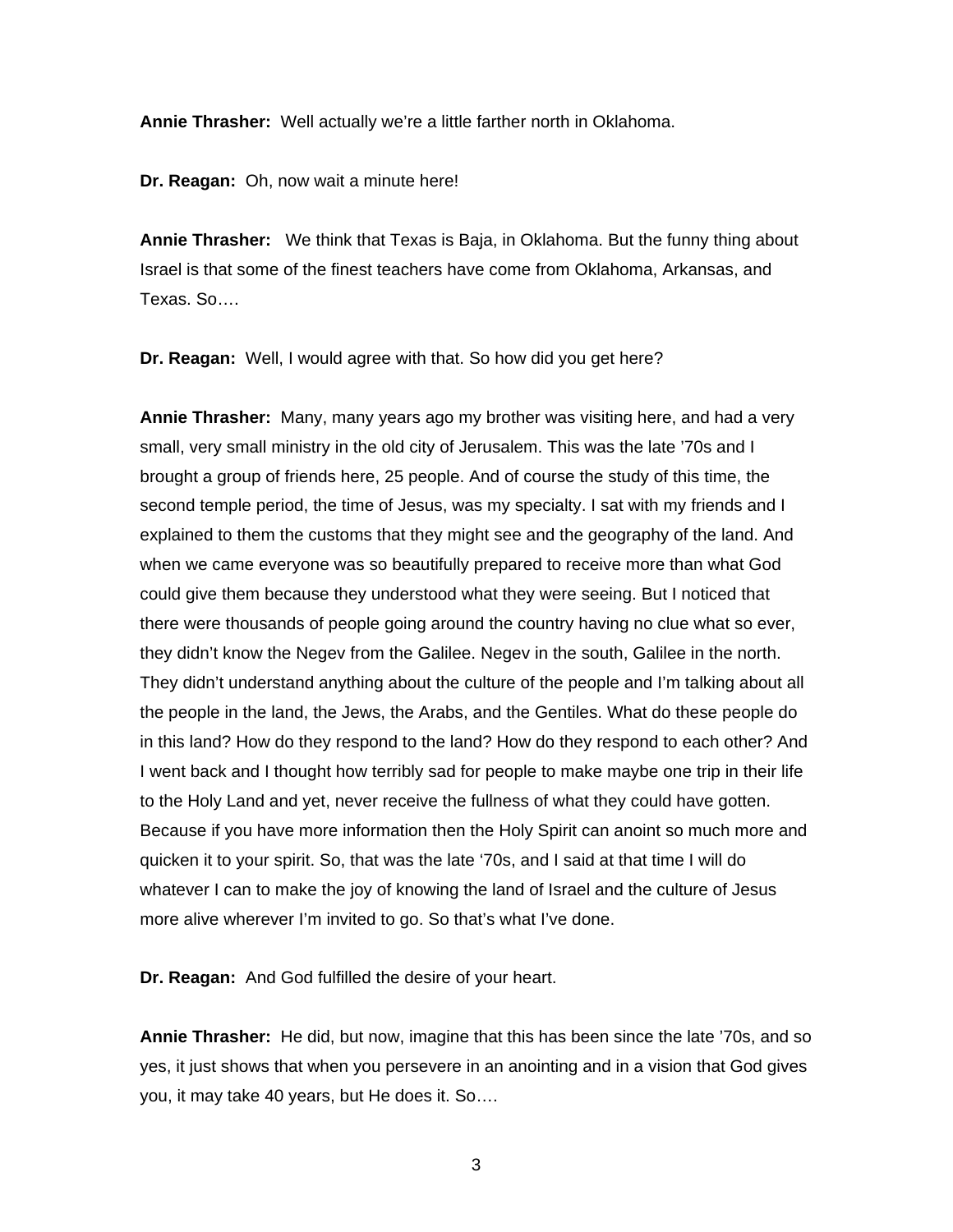**Dr. Reagan:** Well, one thing I want to emphasize is it's not just a place to come and tour it's a place of teaching. Tell us about some of the teaching stations just very quickly mention some of the stations you have.

**Annie Thrasher:** Well, throughout the entire garden we have built replicas of well, things that are quite obviously mentioned in the Bible. Olive trees, for instance. We can talk about the ways of olive trees, just in the Old Testament, and talk about how the olive tree is portrayed in Psalms. But then again we can also talk about it from Romans 11. We can talk about living water, where we have a living stream here. We can talk about an ancient tomb, and the customs of the burial and how does this relate to Jesus, the resurrection, oh, and Lazarus! Lazarus before that. We have a watch tower. The watch tower is modeled after a watch tower that was from the time of King David that was actually discovered in this village of Ein Karem. So, and oh, well you can see, this can be Abraham's tent, but most of the time it's my tent. It's Hannah. My Hebrew name is Hannah and it's Hannah's tent and I love to teach to about the ways of the Bible, what the women's responsibility was at the time of the patriarchs and the men's, obviously I've learned very well because I sit at a lower place.

**Dr. Reagan:** Well, over the next few weeks we're going to be sharing with our viewers some of your wonderful teachings at some of these teaching sites. But you know, it just occurred to me that what we ought to do as the very first teaching is just start right here in this nomadic tent and have one of your associates, who helps you with teaching, Sahker to tell us what this is all about.

**Annie Thrasher:** Oh that would be a pleasure. One of the unique things about this center is that we have people from varied backgrounds who come to share their perspective, not unlike yourself. And Sahker is one of our resident teachers. He is the best for describing things from an eastern perspective. Now most of your viewers will probably be from the west, and they see things and hear things through the western eyes and ears. But Sahker has taught me so much because his family has lived here for generation after generation, so to him it's life. I can talk about the life of the shepherd but he has seen it.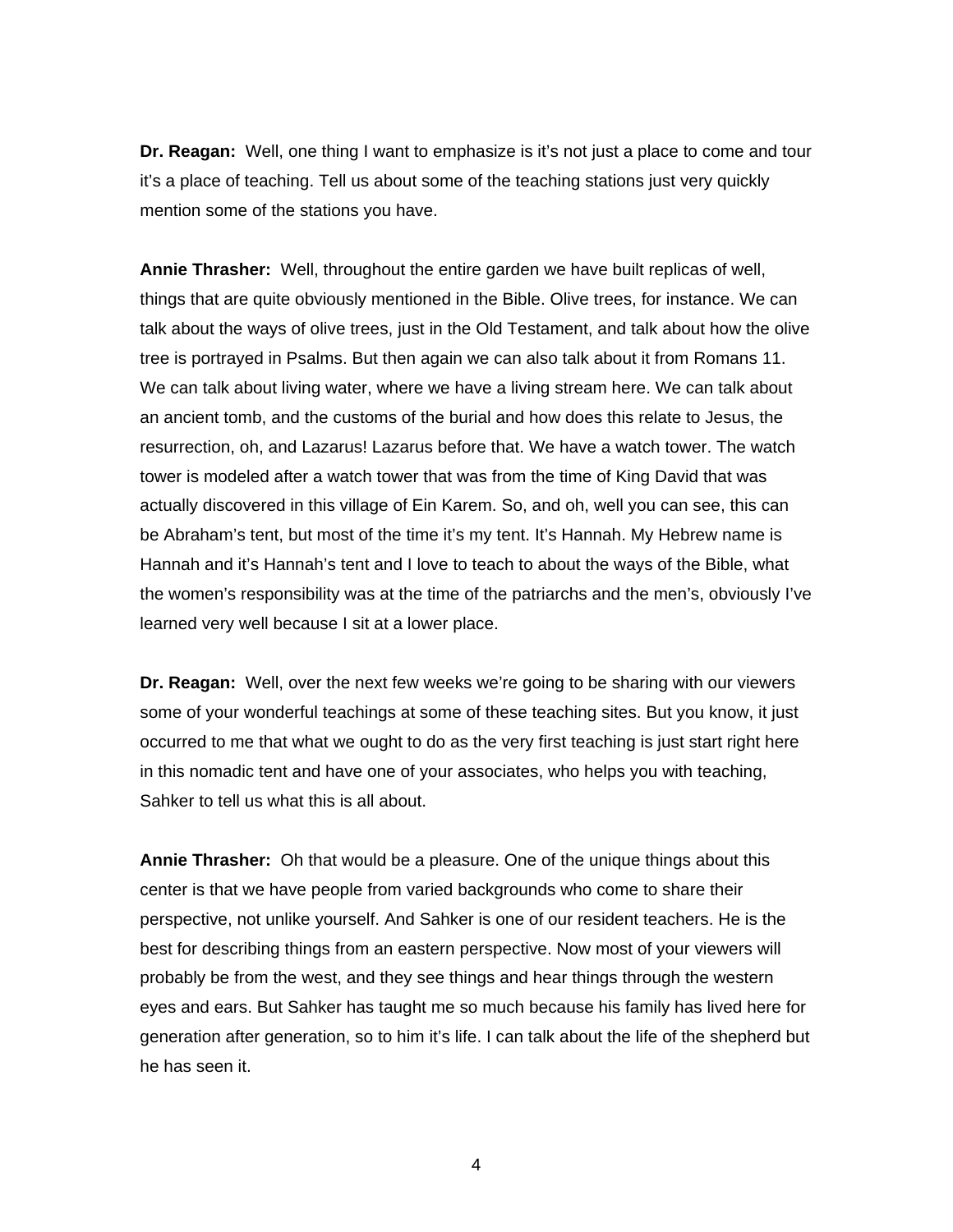**Dr. Reagan:** Okay, in just a moment we'll be back and we'll take a look at the meaning of this nomadic tent. And we'll have Sahker to help us with it.

#### **Part 2**

**Annie Thrasher:** I welcome you to the patriarch's tent, here in Bible Times Learning Center in Ein Karem we are so pleased to have a replica of what life might have been like at the time of the matriarchs and the patriarchs. Now, I'm in the tent of hospitality and I don't belong here because I'm a woman, I just brought the water. So I'm going to step out and let my husband tell you more about the tent.

**Sahker:** Welcome to my tent! My wife took three years making this tent, you can see some of the wool right there in the corner. She's spinning this to make this tent, made from goat's hair. In winter time as soon as the water touches this tent it would close all the holes and become water proof so this is what we call the winter tent. Maybe in the summer when we have a very high temperature we might change it to another tent and even another color. Notice the colors around, red is sign of wealth, yes I'm quite wealthy. Usually it is two sections. You will see separation curtain in the middle where my wife would sit there and I would take this place. Now, usually my place is a little bit larger than my wife's place. This is the place where I welcome my guests, I'm just watching around to see anybody passing so I can invite him inside my tent, and I have very special way to do this. I just run outside and start shouting, Shalom Elechem! Shalom Elechem! It's a sign for my wife to hide because I don't want any stranger to see her. Then she can come inside later on and she could listen to what we are talking about. After she prepares the food, here where we can sit eat drink and from the other side she could listen to us.

Okay, see sheepskin here, usually sheepskin mean wealth too, because if you count how many sheepskins I have you could tell how many sheep I already ate and notice the pole right in the middle of the tent. This is what my wife would call the man. If I die, my wife would take this poll down for three days and nobody would use this tent. This mean that the man, the master just passed away. We live in a desert, a very dry place, we're nomadic people. As you see, it's a tent, temporary place for me to live because I'm going to move as soon as my water finish in the spring right next to me, then I will go and look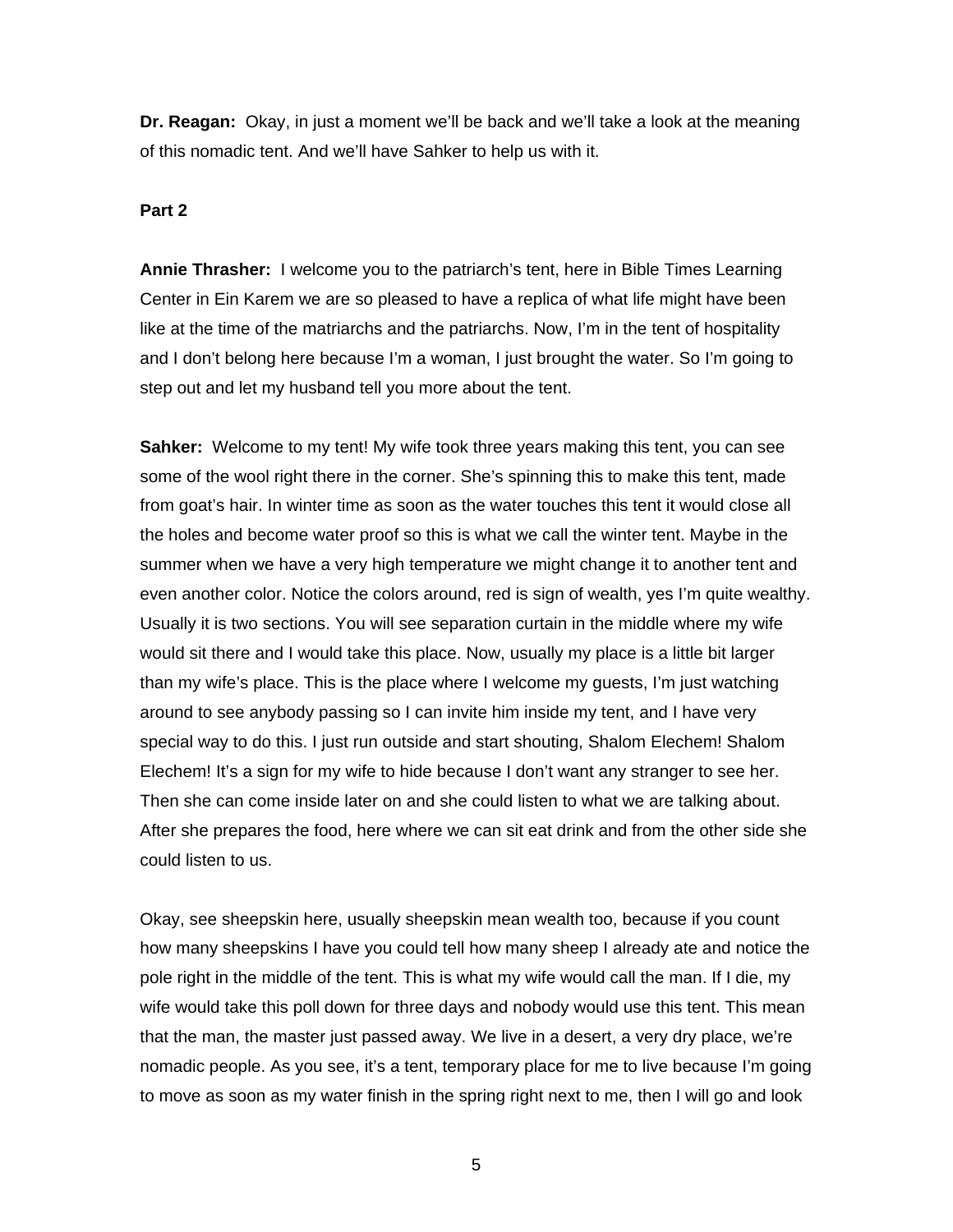for more water. We have plenty food here, but we don't have a lot of water, so I would move my tent, my wives, my children, my cattle, and go and look for spring water. Then if we find water I might settle, if not I will dig a well. Remember I have four wives here, means I have a lot of children. We can do it very easy. Then as soon as I have my own well, this is meant for me, for my family, maybe for my tribe, and if you come to use this water, I will fight you. You've got to be careful not to get any water you find in the region because it might be owned by people. Now my wife my daughters should not go to the well anytime they want because I make a time table here. Early in the morning I would allow for my wives and my daughters to go to the well to get some water for here in the tent, and after the shepherds would come to fill the mangers for the animals to drink. Then at the end of the day I would send my wives again with my daughters to bring more water and that's it for that day. The shepherds would come and close the well and go to the sheepfolds. Notice that I use a big stone to close that well, needs two men to take up and down and only man could do this, no woman at all. Please remember, man and woman should not meet at the well.

**Annie Thrasher:** You've heard a lot about what my husband's had to say about the women in his life. But I want you to know, that he had to ask me because I was the first wife, about his second and his third and his fourth. But if you really heard what he had to say, you understand that the women have a huge role in his life, we are here to make him look good. We need to honor him because he is the head of our family. He is the father of all of our children, so if we serve him well, and serve his guest well, if I run my household well, with the other wives of course, then it shows that he has trained us well, and it brings honor to him and honor to the whole tribe. Now there are many things that we have to do and he just mentioned the water. But you know we have to take care of the children, we need to watch after the shepherds to make sure they're watching after the sheep. Make sure that the sheep are shorn at the right time, we have to make that thread to we can build our tents and work on our clothes. And prepare for winter and as we gather food we've got to save the food for, well, not a rainy day, but a dusty day. So the woman's job is very, very important and of course it always makes it easier if there's more than one of us. So we don't object to the four wives in most cases. But Sahker, my husband he has a tent to himself and this is a whole tent of hospitality but he is required to give one tent to each of his wives and so we do have some privacy and some privileges that most women may not have if they've just one wife. So, Sahker...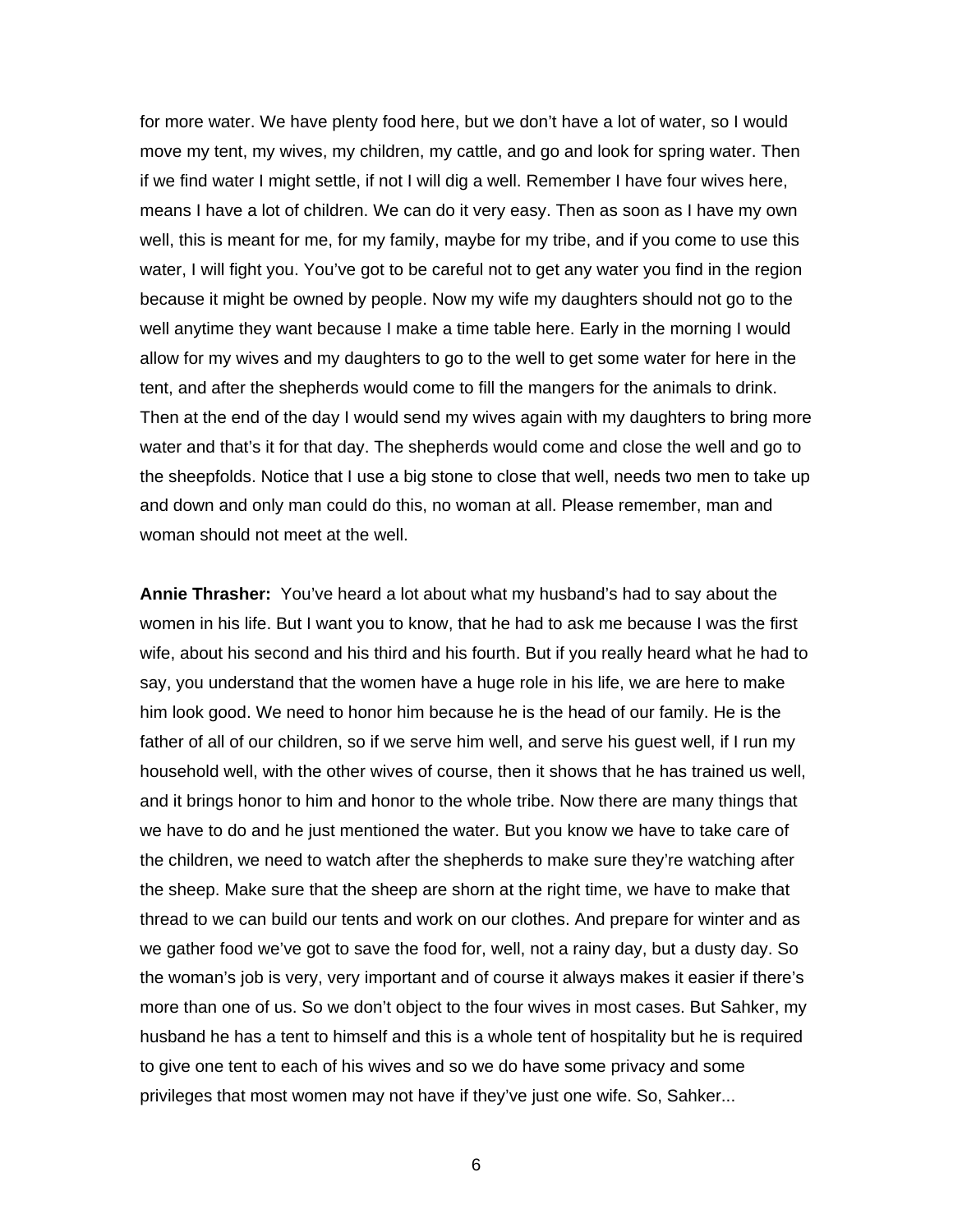**Sahker:** Well, I told you that I have four wives, the idea is if any of them doesn't like what I say or doesn't want to do what I ask her to do, she can go home. I'll bring another one.

**Annie Thrasher:** How about that? It's just that simple. He can send the other wives home, but remember he always has to ask the wives he has before he invites another wife into his tent, and well, who can say? We try to be very good to him and make him an honorable man so that his tent is honored, his family is honored, his tribe is honored, and everyone knows about his hospitality because that's what he does the best.

# **Part 3**

**Dr. Reagan:** Well Annie I want to thank you and Sahker for that very enlightening teaching, I tell you, and boy that was something else. Our crew here was standing in the background it was all they could do to keep from shouting particularly when you kept talking about the role of the wife.

**Annie Thrasher:** Yes, I have found that most cultures who come to visit here really enjoy the perspective on hospitality, and the role of the woman and the man.

**Dr. Reagan:** Well, let me ask you this, how can we take now what you have just told us about life, the nomadic lifestyle, and apply it to a better understanding of the Bible.

**Annie Thrasher:** Well, there are several things that we can talk about. One, as you recall, Sahker, my husband, he mentioned that if you were to see messengers coming from afar that he could get up and go to them and shout Shalom Elechem! Peace be unto you, and if they responded with "Elechem Shalom", and then showed their hands, they would see "ah, no weapons." So, he would know its safe, but now by that time, his wife or wives and daughters had disappeared just in case. Now, we notice that in the story of Abraham, he invited the messengers to come to the tent and then he hurried and he said to Sarah, bake bread, go have the servants kill a fatted calf, you know, make a feast. I basically want to impress these messengers. He wasn't quite sure who they were but he knew that he wanted to impress them about his wealth, his position and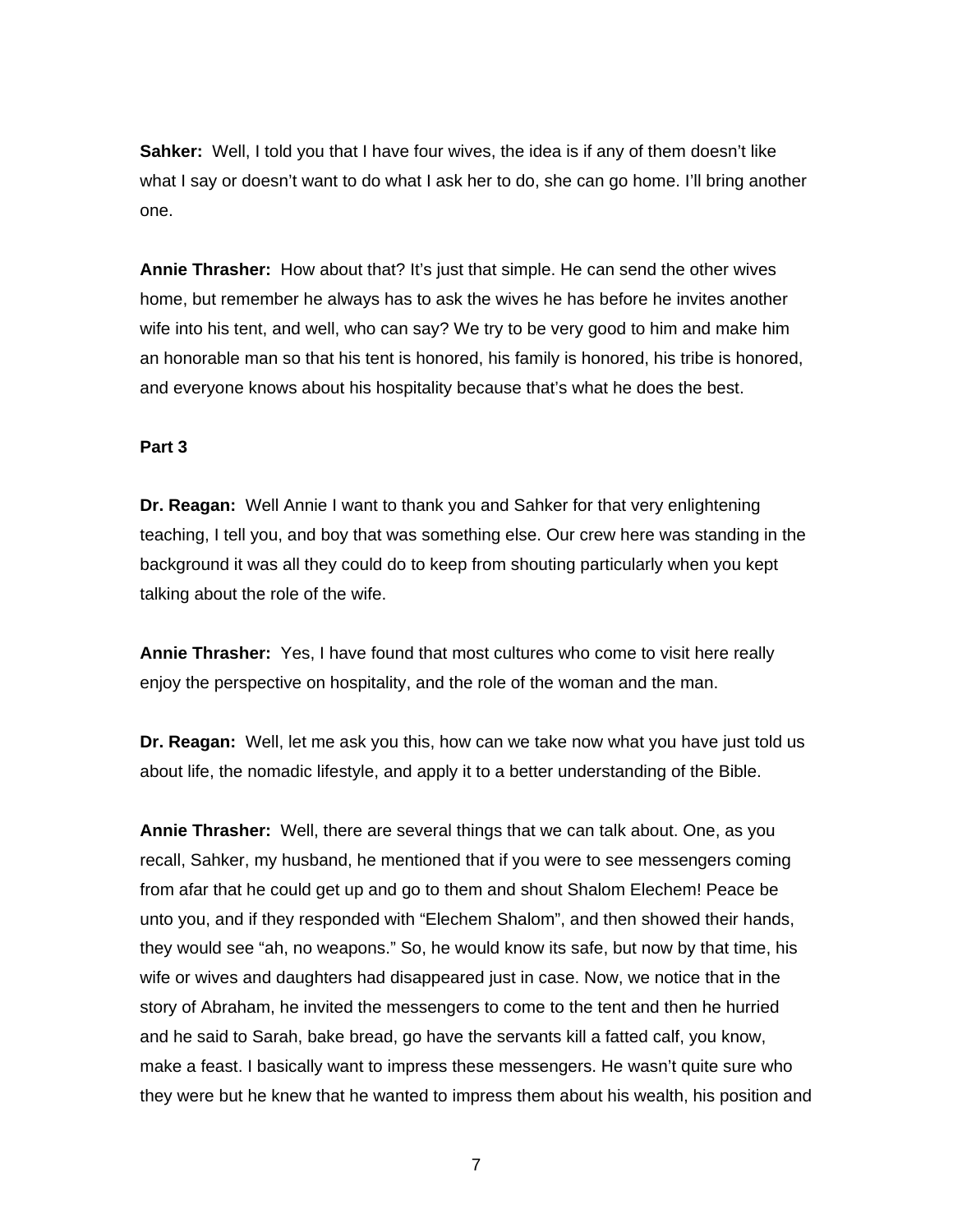his authority in the area and that was very important. Now, Sarah of course, later in the story, she hears the men speaking and the messengers say, "Where is Sarah your wife?" Now, that's very rude. In this culture you wouldn't ask about a man's wife at all, and you certainly wouldn't call her by name. But nonetheless, Abraham backs off a little bit, and he says "Well, what do you know about this?" He says "Well, at this time next year, Sarah will have a baby." And Sarah is listening. Now some people may think that she was eavesdropping.

**Dr. Reagan:** That is what I always thought.

**Annie Thrasher:** Yeah, well maybe, maybe she was eavesdropping a little bit, but actually it was her job to listen from outside of the tent of hospitality in case there was an instruction for the servants. After all, if they needed something, he would hear Abraham mention we need more water, we need more spices, we need more fruit, and it would be up to her to get the servants together and make sure he was served appropriately. But what she did was completely lose her mind and she started laughing. And she thought this was the funniest thing, and now, I mean, she was the wife, his main wife, barren and probably 90 years old. And I would laugh too. But the fact is that the name Isaac means laughter.

**Dr. Reagan:** Yes, well. Now, during the wilderness wanderings when they came out of Egypt I guess all of the children of Israel lived a lifestyle like this, wouldn't that be true?

**Annie Thrasher:** Oh, I would say so, absolutely.

**Dr. Reagan:** And they also have a nomadic temple.

**Annie Thrasher:** Yes they did.

**Dr. Reagan:** The tabernacle of Moses.

**Annie Thrasher:** Tabernacle in the wilderness, absolutely.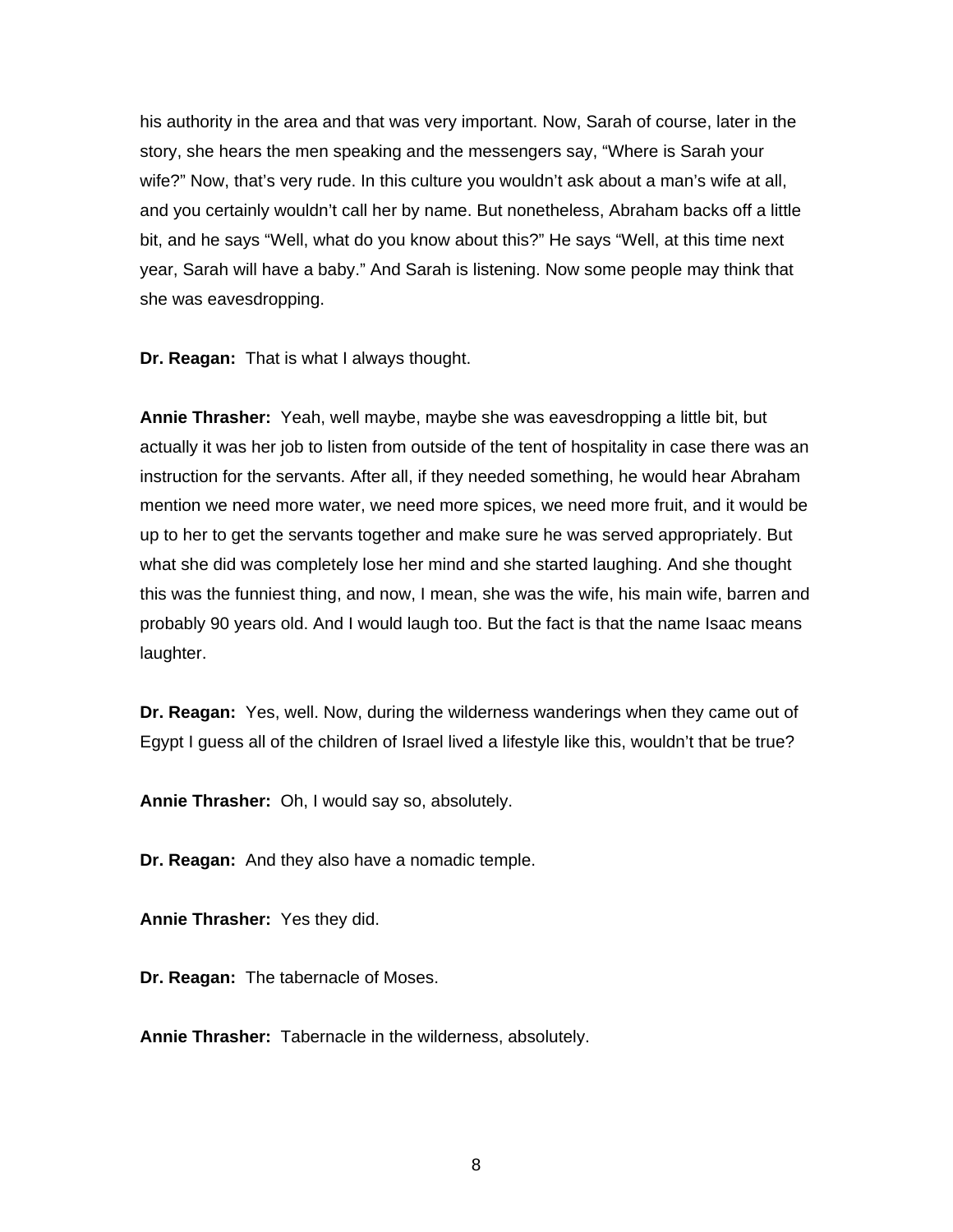**Dr. Reagan:** And most people don't seem to realize that it was a tent tabernacle where you could just simply set it up and move it on and keep moving.

**Annie Thrasher:** Yes, it had a very specific way of being set out in the desert and the tribes were set out all around the tent and in fact, in front of the gate of the tabernacle in the wilderness was the tribe of Judah, which I think is very interesting because that means praise.

**Dr. Reagan:** Now once a year, people over here in Israel set up something that is supposed to represent a tent to remind them that their forefathers lived in the wilderness and God preserved them. Tell about that.

**Annie Thrasher:** In the fall there is a holiday called Sukkot which means booth. Now many Christians know about this because they also call it the Feast of Tabernacle. And of course this is a tabernacle in the wilderness. Tabernacle simply means a tent or a booth, it's not THE tabernacle in the wilderness which would be the temple of God in the wilderness but just a tent. And the reason that they set these up in the fall was historically to understand and remember their days of wandering in the desert but that's not quite accurate. We say wander, but they had a pillar of cloud by day and a pillar of fire by night. So they were actually following the Lord, wherever He decided to move. But when they got into this land, of course, it was a permanent place for God to reside in a physical building, if you will.

Now, the tabernacles were then set up to remind them of the time that God directed their path and brought them, fed them manna, brought them quail, provided for their needs. Their clothes never needed to be repaired, their sandals never wore out on their feet, this was miraculous signs of wonder of how the God of the Hebrews took care of them no matter where they went or for how long. When they got into the land they were able to plant and of course if you have a field you're going to have to watch that field. So very often they would build tabernacles, or tents, close to the fields when they were harvesting just for convenience. But it was also for protection too so that nothing would happen, so no thieves might come in by night. But if you recall the story of Ruth and Boaz, Boaz was sleeping in a tent near his field, and there were obviously women there because women did assist in the harvest.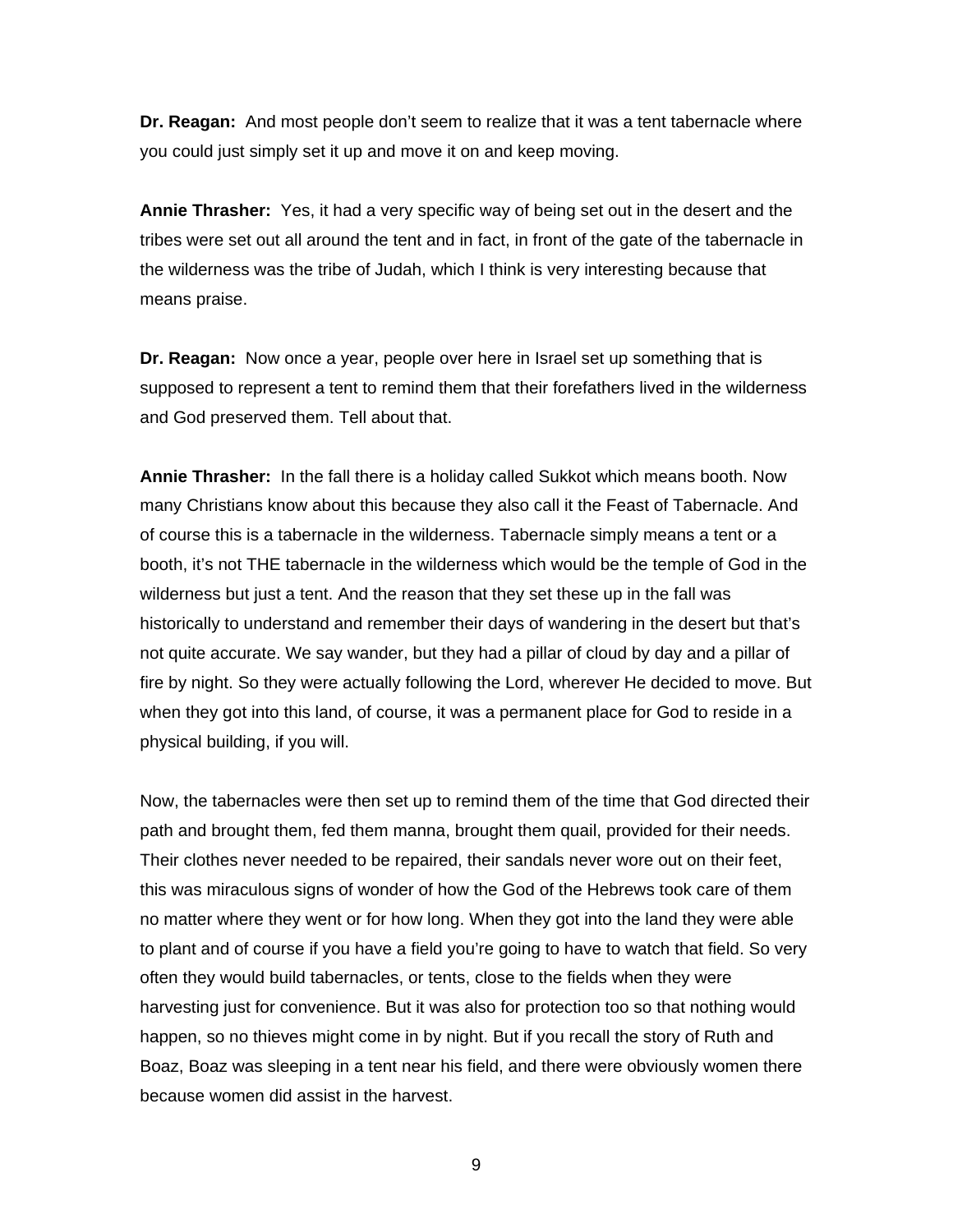**Dr. Reagan:** And would you just explain something there, what was the significance of her coming and lying at his feet.

**Annie Thrasher:** Ah, well, that's actually a very long teaching. But I will tell you in short.

**Dr. Reagan:** Okay.

**Annie Thrasher:** A Hebrew man would wear tassels on his clothes as described in the Bible that in the four corners of his clothing there would be a fringe. Some people see a prayer shawl today as a fringed garment, and Jesus spoke to the Pharisees talking about the very long fringes and how that was really prideful, that wasn't necessary. It was simply a sign. Now, the fringes there are 613 fringes and knots which directly corresponds to the 613 laws of Moses. The haves and the have nots, the thou shall, and thou shall not. Okay, if you will and those are a man's authority. It shows that he abides by the God of heaven and this is the outward manifestation that he is a person who follows the law, he's a righteousness man. In other words, he follows the way that God has given him. Now, in the case of Boaz, if someone came to his feet and it says he spread his garment over her that would mean that she was now under his authority. So Ruth, by going into his tent, which is really scandal-less, nonetheless, shook the authority of the prayer shawl and put it over her and then he didn't object. And then right after that, having seen the faithfulness of Ruth throughout this entire harvest season. He then goes to the near kinsman who could have redeemed her life, and asked permission, "Well, do you want her." He said, "No." and so then Boaz himself took Ruth as his wife and made her permanently under his authority. So this is a wonderful story not only because Ruth was a Moabite who should never have had any part of the lineage of Jesus, and yet, she made herself a part of the covenant and the promises of God, through Boaz and the authority of Boaz. And in that, she was honored because she is of the line of Jesus as she was married and made the great-grandmother of David the king.

**Dr. Reagan:** A beautiful example of how understanding Hebraic roots and the culture and the lifestyle in the time of Jesus helps us to so much better understand and appreciate the stories of the Bible. With all this talk about tabernacles, I must end by